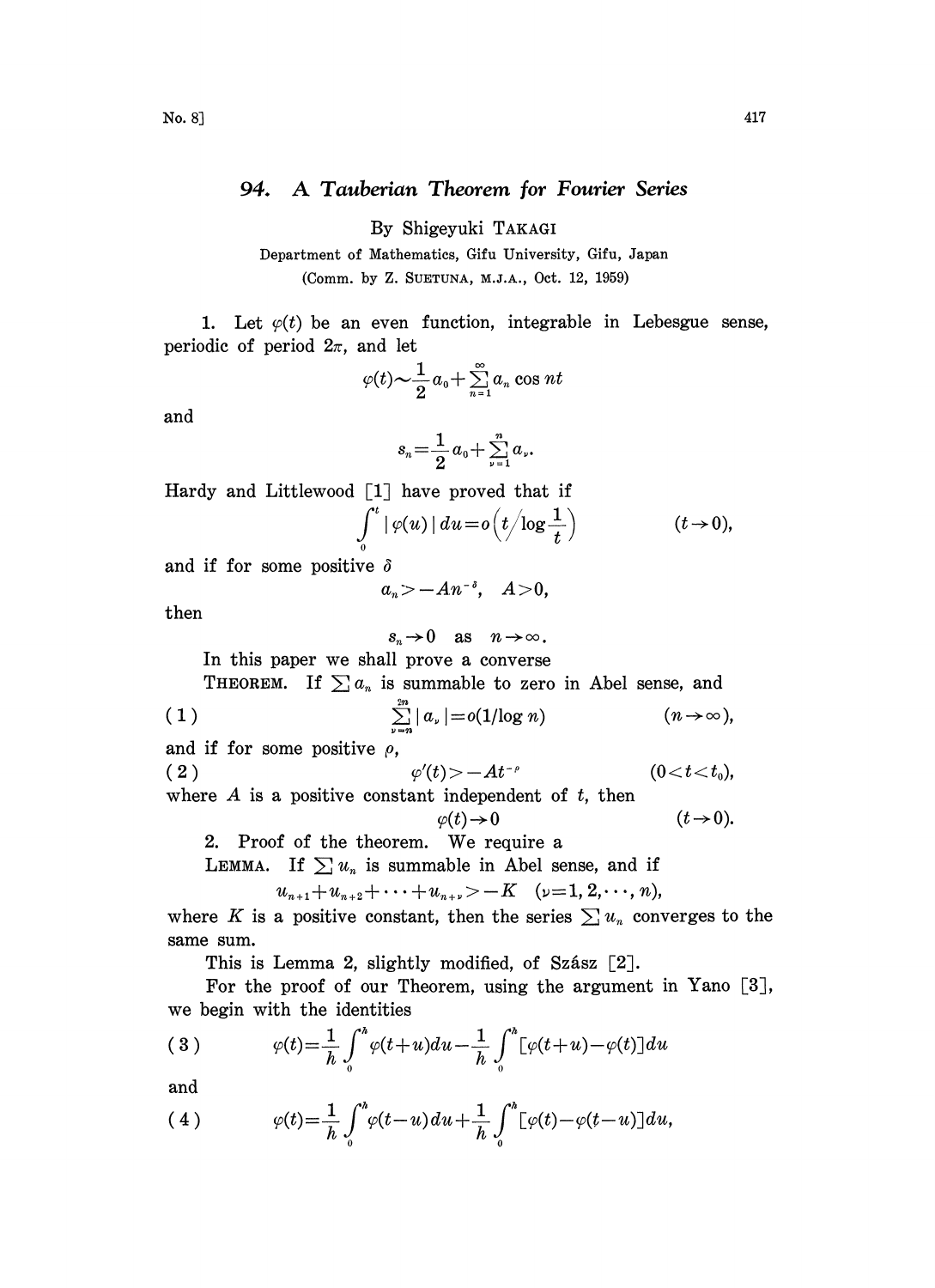where  $0 < h < t$ . The condition (2) implies

$$
\varphi(t+u)-\varphi(t)=\int_{0}^{u}\varphi'(t+v)dv=-Aut^{-\rho},
$$

for  $0 < u < h$ . Thus, letting (5)  $h=t^{p+1}$ , we have, from (3)

 $\varphi(t) < \frac{1}{h} \int_{0}^{h} \varphi(t+u) du + At.$ 

Similarly, from (4)

$$
\varphi(t) > \frac{1}{h} \int_0^h \varphi(t-u) du - At.
$$

Hence, if it is shown that

(6) 
$$
\lim_{t \to 0} \frac{1}{h} \int_{0}^{h} \varphi(t \pm u) du = 0,
$$

where h is defined by (5), then the result  $\varphi(t) \to 0$  as  $t \to 0$  follows immediately from the above two inequalities.

Now, replacing  $\varphi(t+u)$  by its Fourier series,

$$
\frac{1}{h} \int_{0}^{h} \varphi(t+u) du = \frac{1}{h} \int_{0}^{h} \left[ \frac{1}{2} a_{0} + \sum_{\nu=1}^{\infty} a_{\nu} \cos \nu(t+u) \right] du
$$
\n
$$
(7) \qquad = \frac{1}{h} \int_{0}^{h} \left( \frac{1}{2} a_{0} + \sum_{\nu=1}^{n-1} \right) du + \frac{1}{h} \int_{0}^{h} \left( \sum_{\nu=n}^{N} \right) du + \frac{1}{h} \int_{0}^{h} \left( \sum_{\nu=N+1}^{\infty} \right) du
$$
\n
$$
= S_{1} + S_{2} + S_{3}, \quad \text{say},
$$

where we assume that, for fixed small  $t>0$ ,

$$
(8) \t n = \left[\frac{1}{t}\right] \text{ and } N = \left[n^{\rho+2}\right].
$$

Then, by Abel's transformation

$$
S_{1} = \frac{1}{h} \int_{0}^{h} \left[ \frac{1}{2} a_{0} + \sum_{\nu=1}^{n-1} a_{\nu} \cos \nu (t+u) \right] du
$$
  
=  $\sum_{\nu=0}^{n-1} s_{\nu} \cdot \frac{1}{h} \int_{0}^{h} \left[ \cos \nu (t+u) - \cos (\nu+1)(t+u) \right] du$   
+  $s_{n-1} \cdot \frac{1}{h} \int_{0}^{h} \cos n(t+u) du$ .

And

$$
\frac{1}{h} \int_0^h \left[ \cos \nu (t+u) - \cos (\nu+1)(t+u) \right] du
$$
  
=  $\frac{2}{h} \int_0^h \sin (\nu+ \frac{1}{2}) (t+u) \sin \frac{1}{2} (t+u) du.$ 

Since the integrand in the last integral is positive and increasing with u in  $(0, h)$  for  $0 < t + h < \pi/2(n+1)$  and  $0 \le \nu \le n$ , the last expression is, by the second mean-value theorem,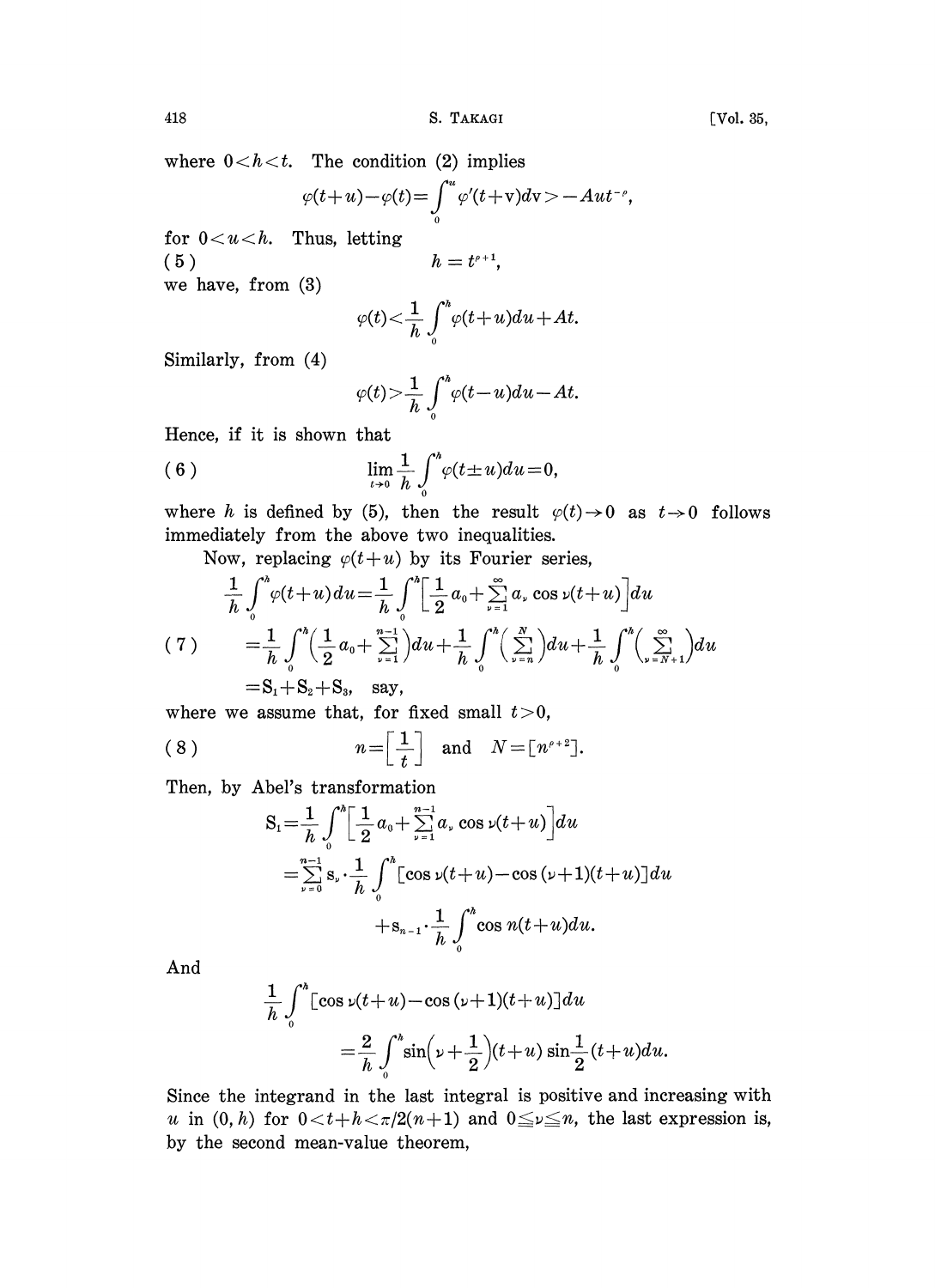A Tauberian Theorem for Fourier Series

$$
\frac{2}{h}\sin\left(\nu+\frac{1}{2}\right)(t+h)\sin\frac{1}{2}(t+h)\int_{h_1}^{h}du \qquad (0
$$
=\theta_{\nu}\left(\nu+\frac{1}{2}\right)(t+h)^2 < 4\left(\nu+\frac{1}{2}\right)t^2 \qquad (0<\theta_{\nu}<1).
$$
$$

Hence

No. 8]

$$
|S_1|<4\sum_{\nu=0}^{n-1}|s_{\nu}|\Big(\nu+\frac{1}{2}\Big)t^2+|s_{n-1}|.
$$

On the other hand, the two conditions (1) and the Abel summability of  $\sum a_n$  to the sum zero imply  $\lim s_n = 0$  by the above lemma. So, we may suppose that

$$
|s_{\nu}| < K \ (\nu \geq 0) \quad \text{and} \quad |s_{\nu}| < \varepsilon \ (\nu \geq n_0).
$$
\nFor  $n > n_0$ , then,

$$
|\,{\rm S}_1|\!<\!2Kn_0^2t^2\!+\!2\varepsilon n^2t^2\!+\!\varepsilon\!<\!2Kn_0^2t^2\!+\!3\varepsilon
$$

by (8), and this is less than 4 $\varepsilon$  for  $t < (\varepsilon/2K)^{1/2}/n_0$ . Next

$$
|S_2| = \left|\frac{1}{h}\sum_{\nu=n}^N a_\nu \int_0^h \cos \nu(t+u) du\right| < \sum_{\nu=n}^N |a_\nu|.
$$

And, since by (8)

$$
N = [n^{\rho+2}] \leq n \cdot e^{(\rho+1)\log n} < n \cdot 2^{\lfloor 2(\rho+1)\log n \rfloor},
$$

and assuming that

$$
\sum_{\mu=\nu}^{2\nu} |a_{\mu}| < \varepsilon/\log \nu \qquad (\nu \ge n_0 > 1),
$$

which is permissible by  $(1)$ , we have

$$
|S_2|<\sum_{k=0}^{\lfloor 2(\rho+1)\log n\rfloor-1}\sum_{\nu=2^{k_n}}^{2^{k+1_n}}|\alpha_{\nu}|<\varepsilon\sum_{k=0}^{\lfloor 2(\rho+1)\log n\rfloor-1}\frac{1}{\log\left(2^{k_n}\right)}\\ \sim \varepsilon\int\limits_0^{2(\rho+1)\log n}\frac{dx}{\log\left(2^{k_n}\right)}<2\varepsilon\log\left(2\rho+3\right).
$$

Further,

$$
S_3 = \left| \frac{1}{h} \sum_{\nu = N+1}^{\infty} a_{\nu} \int_0^h \cos \nu (t+u) du \right|
$$
  
\n
$$
\leq \frac{2}{h} \sum_{\nu = N+1}^{\infty} \frac{|a_{\nu}|}{\nu} \leq \frac{2}{h} \sum_{k=0}^{\infty} \sum_{\nu = 2^k N}^{2^{k+1}N} \frac{|a_{\nu}|}{\nu}
$$
  
\n
$$
< \frac{2}{h} \sum_{k=0}^{\infty} \frac{1}{2^k N} \sum_{\nu = 2^k N}^{2^{k+1}N} |a_{\nu}|,
$$

which does not exceed, by  $(9)$ ,

$$
\frac{2}{h}\sum\limits_{^{k=0}}^{\infty}\frac{1}{2^{^{k}N}}\cdot\frac{\varepsilon}{\log\left(2^{^{k}N}\right)}\!<\!\frac{4\varepsilon}{hN\log N}\!<\!\frac{4\varepsilon}{hn^{\rho+2}}\!\thicksim\!4\varepsilon t,
$$

since  $n = [1/t]$  and  $h = t^{e+1}$ . Combining the above estimations of S's with  $(7)$ , we have

$$
\lim_{t\to 0}\frac{1}{h}\int_0^h\varphi(t+u)du=0.
$$

Similarly,

419